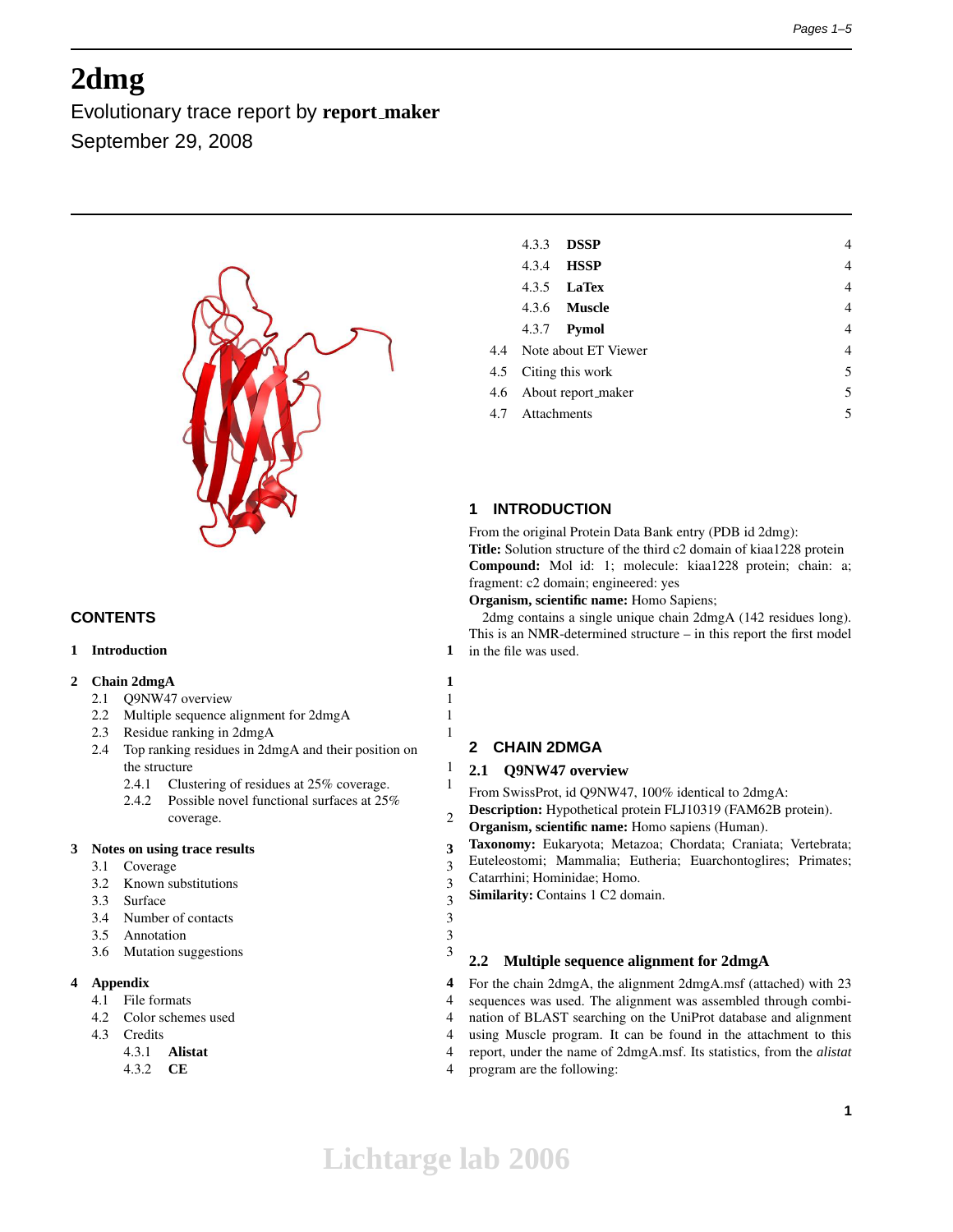

**Fig. 1.** Residues 1-142 in 2dmgA colored by their relative importance. (See Appendix, Fig.5, for the coloring scheme.)

| Format:                   | MSF   |      |
|---------------------------|-------|------|
| Number of sequences: 23   |       |      |
| Total number of residues: |       | 3162 |
| Smallest:                 | 124   |      |
| Largest:                  | 142   |      |
| Average length:           | 137.5 |      |
| Alignment length:         | 142   |      |
| Average identity:         | 37%   |      |
| Most related pair:        | 99%   |      |
| Most unrelated pair:      | 19%   |      |
| Most distant seq:         | 35%   |      |
|                           |       |      |

Furthermore, 4% of residues show as conserved in this alignment. The alignment consists of 95% eukaryotic ( 52% vertebrata, 21% arthropoda) sequences. (Descriptions of some sequences were not readily available.) The file containing the sequence descriptions can be found in the attachment, under the name 2dmgA.descr.

## **2.3 Residue ranking in 2dmgA**

The 2dmgA sequence is shown in Fig. 1, with each residue colored according to its estimated importance. The full listing of residues in 2dmgA can be found in the file called 2dmgA.ranks sorted in the attachment.

# **2.4 Top ranking residues in 2dmgA and their position on the structure**

In the following we consider residues ranking among top 25% of residues in the protein . Figure 2 shows residues in 2dmgA colored by their importance: bright red and yellow indicate more conserved/important residues (see Appendix for the coloring scheme). A Pymol script for producing this figure can be found in the attachment.

*2.4.1 Clustering of residues at 25% coverage.* Fig. 3 shows the top 25% of all residues, this time colored according to clusters they belong to. The clusters in Fig.3 are composed of the residues listed in Table 1.

| Table 1.                 |      |                                                                                                                |  |
|--------------------------|------|----------------------------------------------------------------------------------------------------------------|--|
| cluster                  | size | member                                                                                                         |  |
| color                    |      | residues                                                                                                       |  |
| red                      | 34   |                                                                                                                |  |
|                          |      | 11, 12, 17, 19, 25, 26, 30, 31, 33<br>34, 36, 45, 46, 47, 48, 49, 61, 62<br>63, 64, 68, 70, 72, 73, 76, 79, 93 |  |
|                          |      |                                                                                                                |  |
|                          |      | 97, 112, 123, 126, 130, 132, 133                                                                               |  |
| continued in next column |      |                                                                                                                |  |



**Fig. 2.** Residues in 2dmgA, colored by their relative importance. Clockwise: front, back, top and bottom views.



**Fig. 3.** Residues in 2dmgA, colored according to the cluster they belong to: red, followed by blue and yellow are the largest clusters (see Appendix for the coloring scheme). Clockwise: front, back, top and bottom views. The corresponding Pymol script is attached.

| <b>Table 1.</b> continued |  |                         |  |
|---------------------------|--|-------------------------|--|
|                           |  | cluster   size   member |  |
| color                     |  | residues                |  |

**Table 1.** Clusters of top ranking residues in 2dmgA.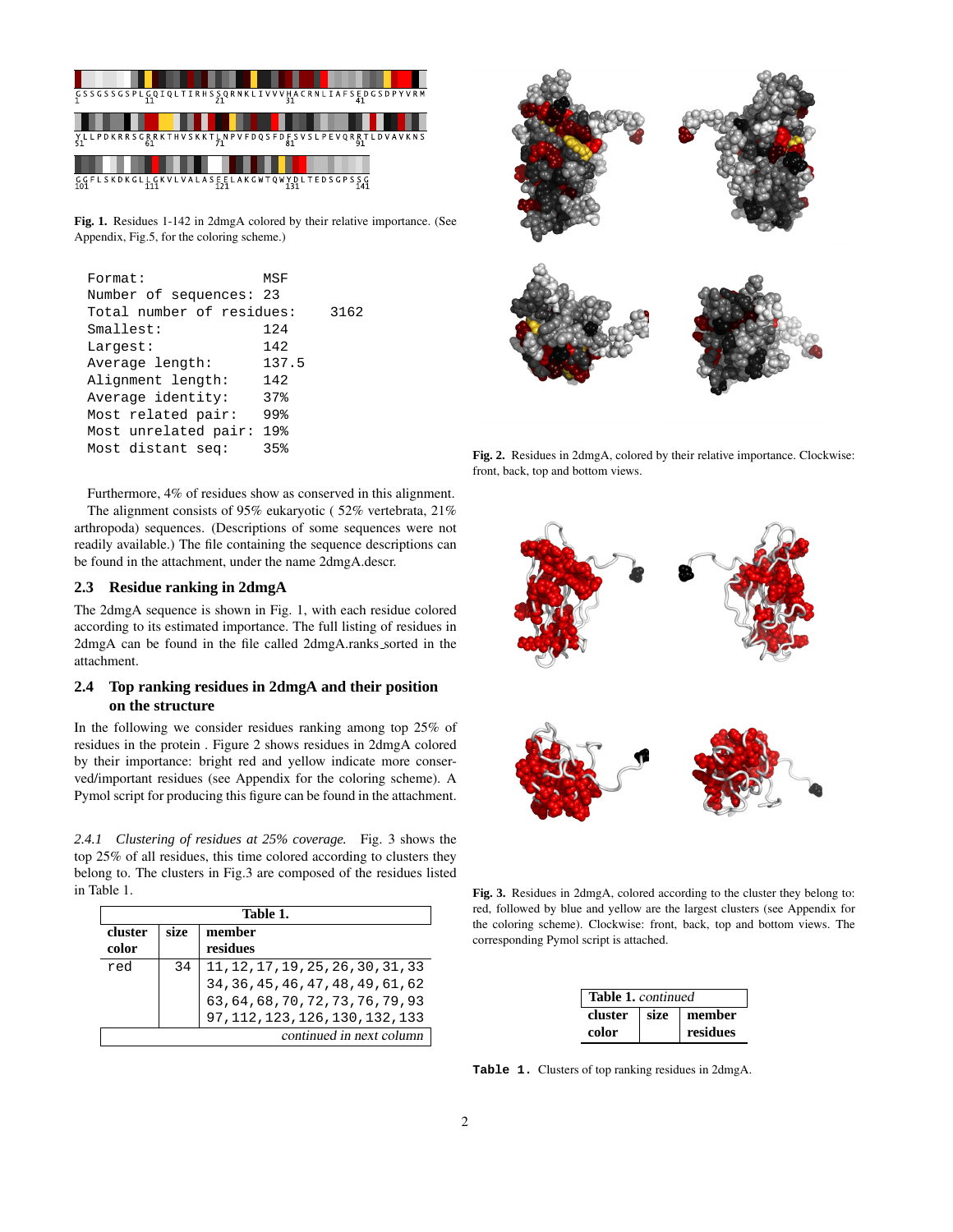*2.4.2 Possible novel functional surfaces at 25% coverage.* One group of residues is conserved on the 2dmgA surface, away from (or susbtantially larger than) other functional sites and interfaces recognizable in PDB entry 2dmg. It is shown in Fig. 4. The right panel shows (in blue) the rest of the larger cluster this surface belongs to.



**Fig. 4.** A possible active surface on the chain 2dmgA. The larger cluster it belongs to is shown in blue.

The residues belonging to this surface "patch" are listed in Table 2, while Table 3 suggests possible disruptive replacements for these residues (see Section 3.6).

| Table 2. |              |                       |      |
|----------|--------------|-----------------------|------|
| res      | type         | substitutions( $\%$ ) | cvg  |
| 45       | D            | D(100)                | 0.05 |
| 63       | K            | K(100)                | 0.05 |
| 64       | T            | T(100)                | 0.05 |
| 130      | W            | W(100)                | 0.05 |
| 79       | $\mathbf F$  | F(95)L(4)             | 0.06 |
| 47       | Y            | Y(91)F(8)             | 0.08 |
| 132      | D            | D(86)A(4)N(8)         | 0.10 |
| 61       | $\mathbb R$  | K(82)R(17)            | 0.11 |
| 70       | T            | D(13)T(78)N(8)        | 0.13 |
| 62       | $\mathbb{R}$ | K(43)R(47)Q(8)        | 0.14 |
| 76       | D            | N(73)D(26)            | 0.15 |
| 34       | $\mathbb R$  | R(52)K(39)Q(8)        | 0.16 |
| 68       | K            | R(21)K(78)            | 0.17 |
| 31       | Η            | L(43)M(4)H(43)        | 0.18 |
|          |              | K(8)                  |      |
| 33       | C            | C(47)I(13)A(39)       | 0.18 |
| 72       | N            | E(13)N(78)H(4)        | 0.23 |
|          |              | S(4)                  |      |
| 12       | Q            | E(17)Q(34)D(39)       | 0.24 |
|          |              | R(8)                  |      |
| 49       | $\mathbb R$  | K(65)R(17)S(17)       | 0.25 |
| 58       | R            | K(21)R(78)            | 0.25 |

**Table 2.** Residues forming surface "patch" in 2dmgA.

| Table 3. |                    |                          |  |
|----------|--------------------|--------------------------|--|
| res      | disruptive<br>type |                          |  |
|          |                    | mutations                |  |
| 45       | D                  | (R)(FWH)(KYVCAG)(TOM)    |  |
| 63       | K                  | $(Y)$ (FTW) (SVCAG) (HD) |  |
| 64       | T                  | (KR)(FOMWH)(NELPI)(D)    |  |
| 130      | W                  | (KE) (TQD) (SNCRG) (M)   |  |
| 79       | F                  | $(KE)$ (T) (QDR) (SCG)   |  |
| 47       | Υ                  | (K)(Q)(EM)(NR)           |  |
| 132      | D                  | (R)(H)(FW)(Y)            |  |
| 61       | R                  | (T)(YD)(SVCAG)(FELWPI)   |  |
| 70       | T                  | $(R)$ (FWH) $(K)$ (M)    |  |
| 62       | $\mathbb R$        | (T)(Y)(D)(SVCAG)         |  |
| 76       | D                  | (R)(FWH)(Y)(VCAG)        |  |
| 34       | R                  | (T)(Y)(D)(SVCAG)         |  |
| 68       | K                  | (Y)(T)(FW)(SVCAG)        |  |
| 31       | Н                  | (T)(E)(D)(SCG)           |  |
| 33       | C                  | $(R)$ (KE) (H) (Y)       |  |
| 72       | N                  | $(Y)$ (FW) (TH) (R)      |  |
| 12       | Q                  | $(Y)$ (FW) (TH) (VCAG)   |  |
| 49       | R                  | (TYD)(FEVCLAWPIG)(S)(M)  |  |
| 58       | R                  | (T)(YD)(SVCAG)(FELWPI)   |  |

**Table 3.** Disruptive mutations for the surface patch in 2dmgA.

# **3 NOTES ON USING TRACE RESULTS**

## **3.1 Coverage**

Trace results are commonly expressed in terms of coverage: the residue is important if its "coverage" is small - that is if it belongs to some small top percentage of residues [100% is all of the residues in a chain], according to trace. The ET results are presented in the form of a table, usually limited to top 25% percent of residues (or to some nearby percentage), sorted by the strength of the presumed evolutionary pressure. (I.e., the smaller the coverage, the stronger the pressure on the residue.) Starting from the top of that list, mutating a couple of residues should affect the protein somehow, with the exact effects to be determined experimentally.

#### **3.2 Known substitutions**

One of the table columns is "substitutions" - other amino acid types seen at the same position in the alignment. These amino acid types may be interchangeable at that position in the protein, so if one wants to affect the protein by a point mutation, they should be avoided. For example if the substitutions are "RVK" and the original protein has an R at that position, it is advisable to try anything, but RVK. Conversely, when looking for substitutions which will *n*ot affect the protein, one may try replacing, R with K, or (perhaps more surprisingly), with V. The percentage of times the substitution appears in the alignment is given in the immediately following bracket. No percentage is given in the cases when it is smaller than 1%. This is meant to be a rough guide - due to rounding errors these percentages often do not add up to 100%.

#### **3.3 Surface**

To detect candidates for novel functional interfaces, first we look for residues that are solvent accessible (according to DSSP program) by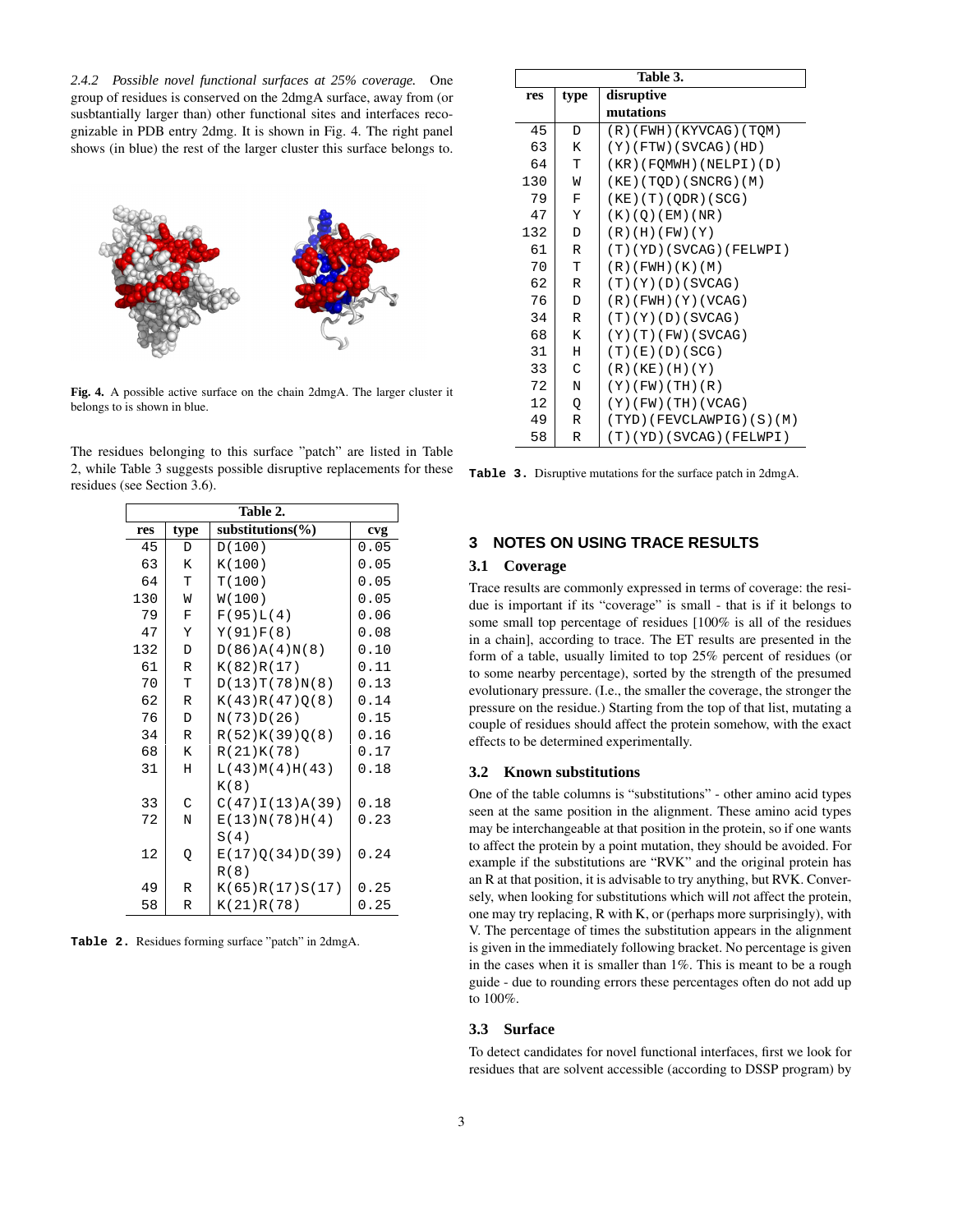at least  $10\AA^2$ , which is roughly the area needed for one water molecule to come in the contact with the residue. Furthermore, we require that these residues form a "cluster" of residues which have neighbor within  $5\AA$  from any of their heavy atoms.

Note, however, that, if our picture of protein evolution is correct, the neighboring residues which *are not* surface accessible might be equally important in maintaining the interaction specificity - they should not be automatically dropped from consideration when choosing the set for mutagenesis. (Especially if they form a cluster with the surface residues.)

### **3.4 Number of contacts**

Another column worth noting is denoted "noc/bb"; it tells the number of contacts heavy atoms of the residue in question make across the interface, as well as how many of them are realized through the backbone atoms (if all or most contacts are through the backbone, mutation presumably won't have strong impact). Two heavy atoms are considered to be "in contact" if their centers are closer than  $5\AA$ .

#### **3.5 Annotation**

If the residue annotation is available (either from the pdb file or from other sources), another column, with the header "annotation" appears. Annotations carried over from PDB are the following: site (indicating existence of related site record in PDB ), S-S (disulfide bond forming residue), hb (hydrogen bond forming residue, jb (james bond forming residue), and sb (for salt bridge forming residue).

#### **3.6 Mutation suggestions**

Mutation suggestions are completely heuristic and based on complementarity with the substitutions found in the alignment. Note that they are meant to be **disruptive** to the interaction of the protein with its ligand. The attempt is made to complement the following properties: small  $[AVGSTC]$ , medium  $[LPNQDEMIK]$ , large  $[WFYHR]$ , hydrophobic  $[LPVAMWFI]$ , polar  $[GTCY]$ ; positively  $[KHR]$ , or negatively  $[DE]$  charged, aromatic  $[WFYH]$ , long aliphatic chain  $[EKRQM]$ , OH-group possession  $[SDETY]$ , and NH2 group possession  $[NQRK]$ . The suggestions are listed according to how different they appear to be from the original amino acid, and they are grouped in round brackets if they appear equally disruptive. From left to right, each bracketed group of amino acid types resembles more strongly the original (i.e. is, presumably, less disruptive) These suggestions are tentative - they might prove disruptive to the fold rather than to the interaction. Many researcher will choose, however, the straightforward alanine mutations, especially in the beginning stages of their investigation.

# **4 APPENDIX**

#### **4.1 File formats**

Files with extension "ranks sorted" are the actual trace results. The fields in the table in this file:

- alignment# number of the position in the alignment
- residue# residue number in the PDB file
- type amino acid type
- rank rank of the position according to older version of ET
- variability has two subfields:
	- 1. number of different amino acids appearing in in this column of the alignment



**Fig. 5.** Coloring scheme used to color residues by their relative importance.

2. their type

- rho ET score the smaller this value, the lesser variability of this position across the branches of the tree (and, presumably, the greater the importance for the protein)
- cvg coverage percentage of the residues on the structure which have this rho or smaller
- gaps percentage of gaps in this column

#### **4.2 Color schemes used**

The following color scheme is used in figures with residues colored by cluster size: black is a single-residue cluster; clusters composed of more than one residue colored according to this hierarchy (ordered by descending size): red, blue, yellow, green, purple, azure, turquoise, brown, coral, magenta, LightSalmon, SkyBlue, violet, gold, bisque, LightSlateBlue, orchid, RosyBrown, MediumAquamarine, DarkOliveGreen, CornflowerBlue, grey55, burlywood, LimeGreen, tan, DarkOrange, DeepPink, maroon, BlanchedAlmond.

The colors used to distinguish the residues by the estimated evolutionary pressure they experience can be seen in Fig. 5.

#### **4.3 Credits**

*4.3.1* **Alistat** *alistat* reads a multiple sequence alignment from the file and shows a number of simple statistics about it. These statistics include the format, the number of sequences, the total number of residues, the average and range of the sequence lengths, and the alignment length (e.g. including gap characters). Also shown are some percent identities. A percent pairwise alignment identity is defined as (idents / MIN(len1, len2)) where idents is the number of exact identities and len1, len2 are the unaligned lengths of the two sequences. The "average percent identity", "most related pair", and "most unrelated pair" of the alignment are the average, maximum, and minimum of all (N)(N-1)/2 pairs, respectively. The "most distant seq" is calculated by finding the maximum pairwise identity (best relative) for all N sequences, then finding the minimum of these N numbers (hence, the most outlying sequence). *alistat* is copyrighted by HHMI/Washington University School of Medicine, 1992-2001, and freely distributed under the GNU General Public License.